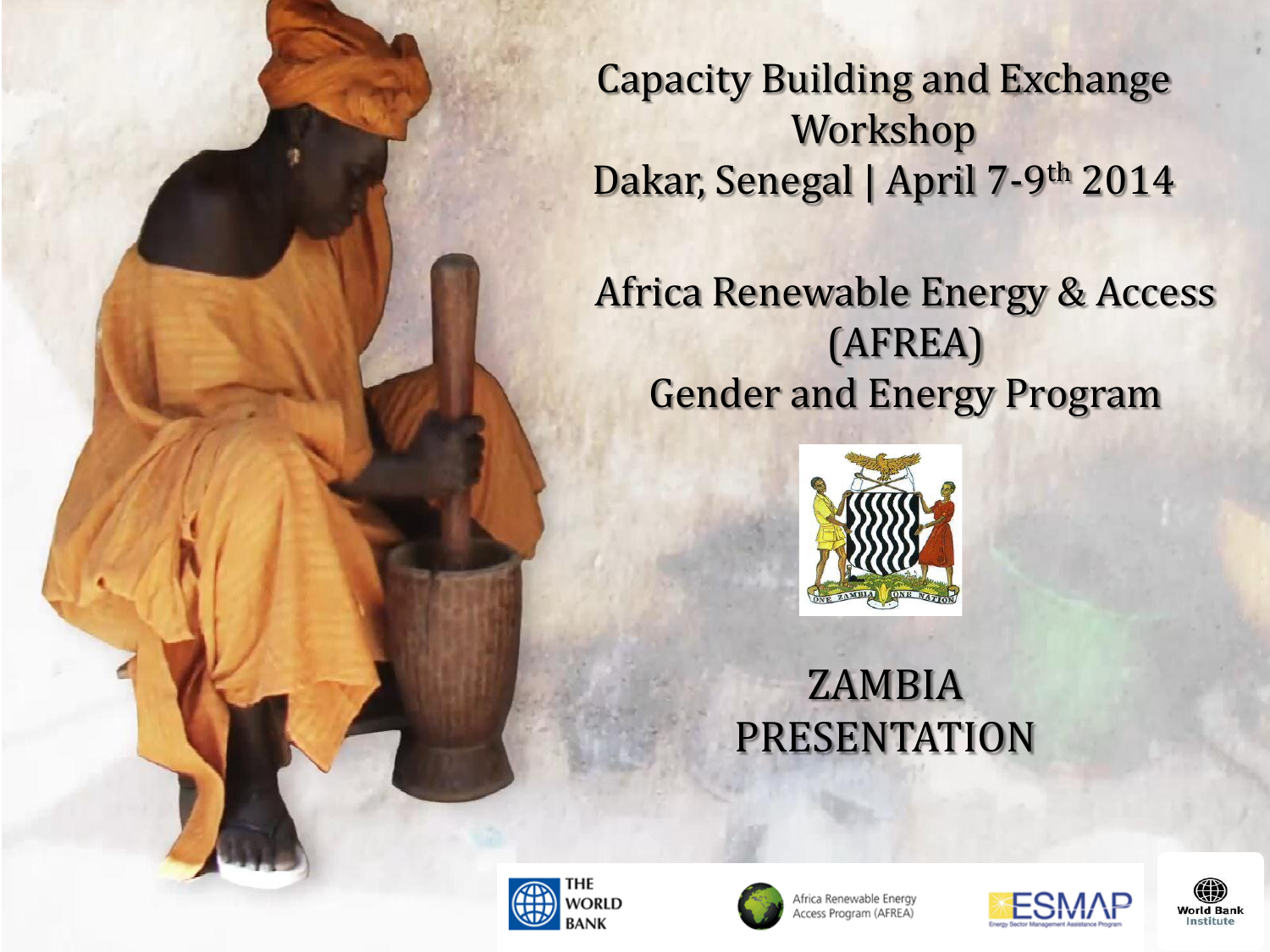Hearts feel lighter when electricity comes!

ZAMBIA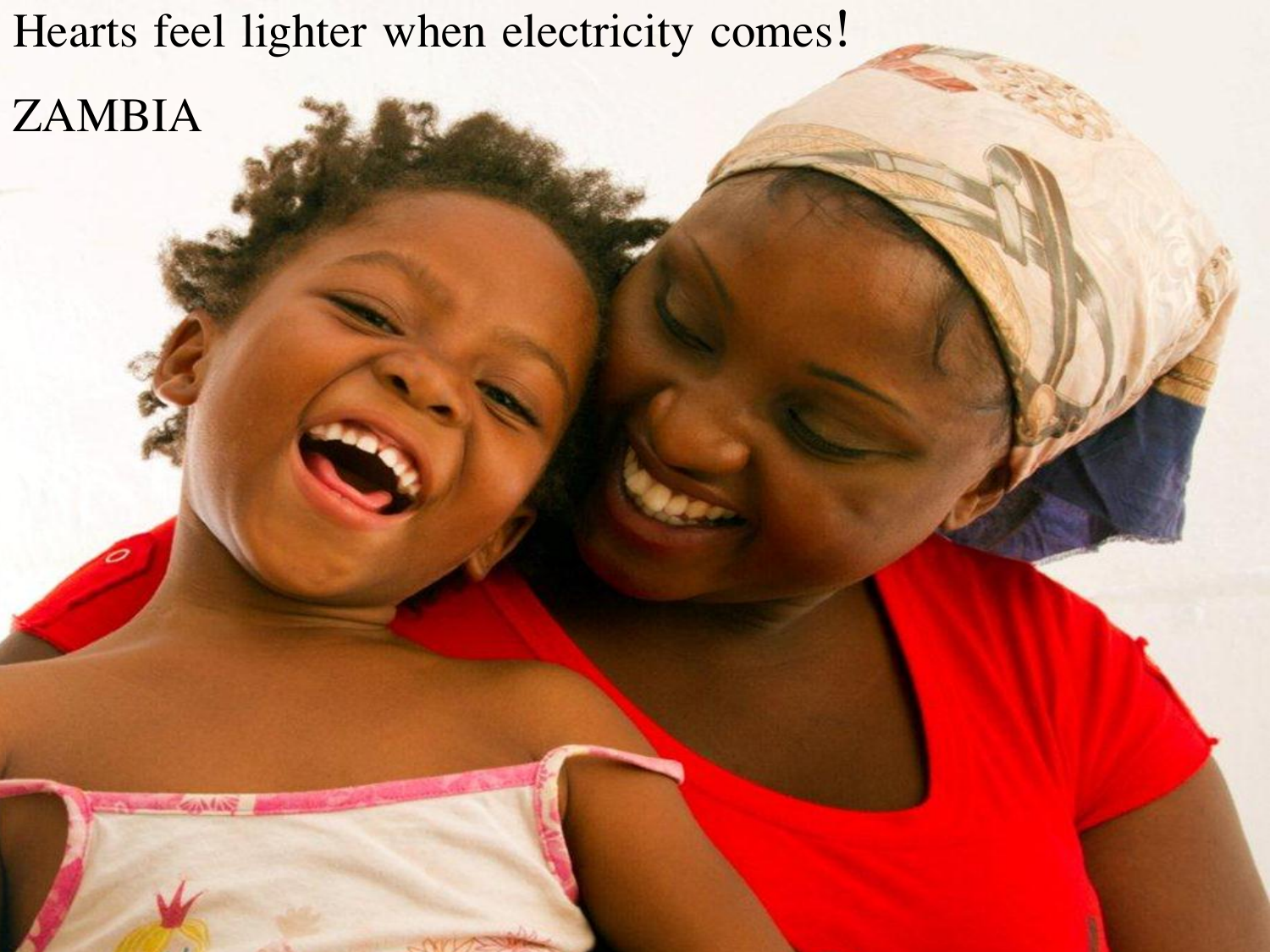#### ZAMBIA COUNTRY PROFILE

| <b>Issue</b>                         | <b>Fact</b>                                                                                                                                                                                                                                                                                                                                                                                      |
|--------------------------------------|--------------------------------------------------------------------------------------------------------------------------------------------------------------------------------------------------------------------------------------------------------------------------------------------------------------------------------------------------------------------------------------------------|
| Population                           | 13 million people, 51% female and 49% male(2010 Population Census)<br><b>Density:</b> 14 people per square kilometer<br><b>Generally highly Urbanized</b>                                                                                                                                                                                                                                        |
| Geography                            | Area: 752,614 square kilometer<br>Location : in Southern Africa, land linked with 9 neighboring countries<br>Vegetation: Predominantly savanna type with woodlands and forests estimated to<br>cover 66% of total area                                                                                                                                                                           |
| <b>Key Development</b><br>Challenges | Low access to electricity - about 25%<br>Unmatched economic growth(7% per year) versus hydro generation development (taking at<br>$\bullet$<br>least five years to mature)<br>Despite a steady increase in the numbers, the 30% SADC Protocol on women in decision<br>$\bullet$<br>making positions has not been met.<br>Bad road infrastructure<br>$\bullet$                                    |
| <b>Energy Scenario</b>               | <b>National Energy Mix</b><br>Verified Power Potential: 6,000 MW.<br>Installed capacity: about 1700MW<br>11%<br>9%<br><b>■</b> Woodfuel<br>Peak Demand: 2100 MW<br>10%<br>$\blacksquare$ Electricity<br>70%<br>Access Rates: Urban 48%, Rural 5%,<br><b>Petroleum</b><br>National about 25%<br><b>■</b> Other                                                                                    |
| Social and Gender Issues             | 65% of the Zambian population lives at about or less than US\$1/day<br>$\bullet$<br>Wood fuel has became scarce, women travel long distances to fetch it hence spending a lot of<br>$\bullet$<br>time which could be used in other beneficial activities.<br>Cooking on firewood has health implications on women and children due to inhalation of<br>$\bullet$<br>polluted air from the fumes. |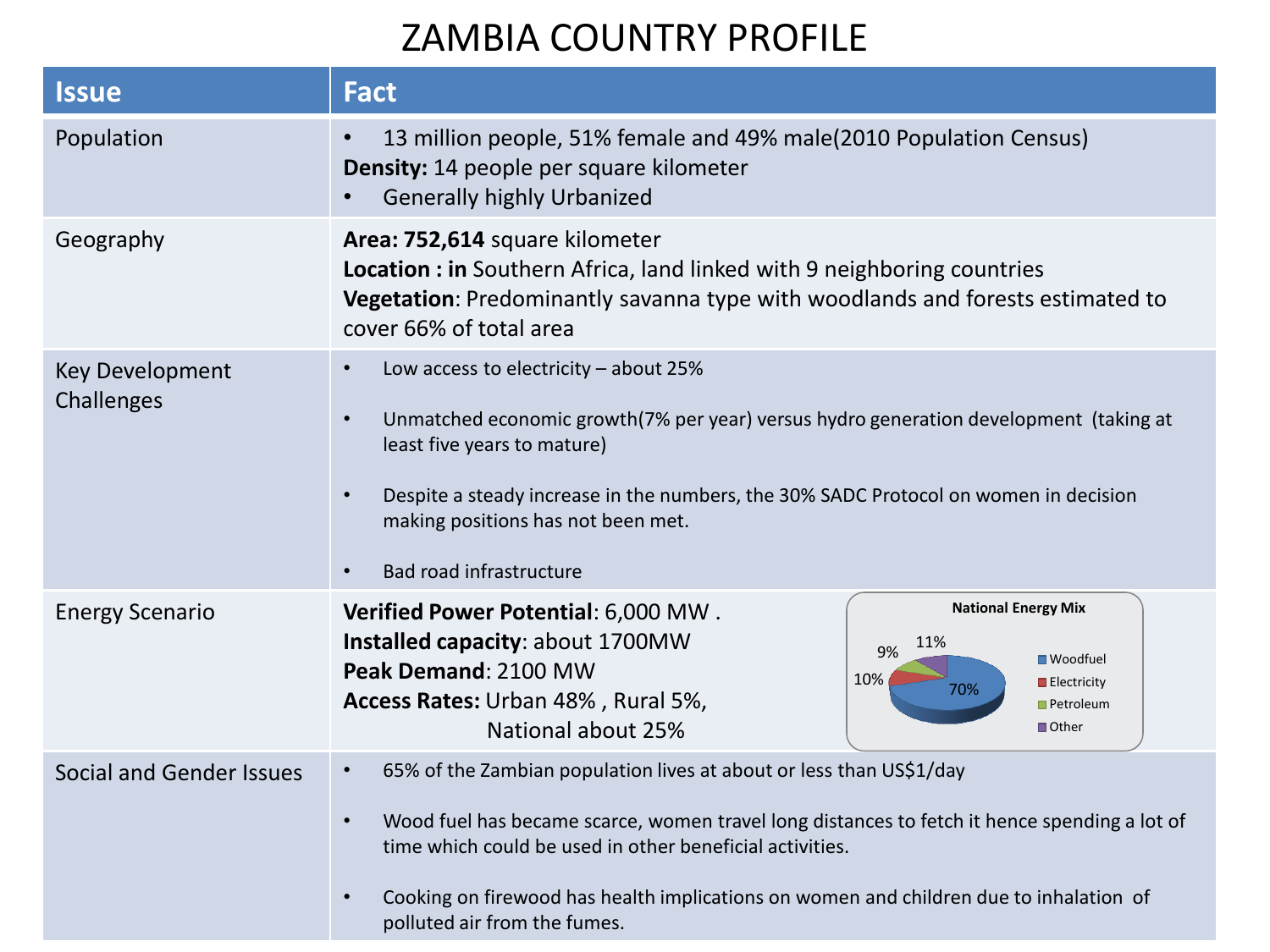#### Zambian Gender and Energy Programs Update

| <b>Action</b>                  | <b>Status</b>                                                                                                                                                                                                                                                                                                                                                                                                                                                                                                                                                                                                                                                                                                                                                                                                                                                                    |
|--------------------------------|----------------------------------------------------------------------------------------------------------------------------------------------------------------------------------------------------------------------------------------------------------------------------------------------------------------------------------------------------------------------------------------------------------------------------------------------------------------------------------------------------------------------------------------------------------------------------------------------------------------------------------------------------------------------------------------------------------------------------------------------------------------------------------------------------------------------------------------------------------------------------------|
| Gender<br>Assessment           | . Whilst developing the Zambia Gender and Energy Strategy, the Ministry of Mines, Energy and Water<br>Development undertook a gender analysis of the energy sector.                                                                                                                                                                                                                                                                                                                                                                                                                                                                                                                                                                                                                                                                                                              |
| <b>Gender Action Plan</b>      | The Gender and Energy Mainstreaming Strategy: 2011 to 2013 was developed with assistance from Energia<br>$\bullet$<br>The strategy has 6 strategic areas of focus, the implementation of some of the strategies is underway<br>$\bullet$<br>ZESCO Ltd, is implementing the Increased Access to Electricity Service (IAES)Project                                                                                                                                                                                                                                                                                                                                                                                                                                                                                                                                                 |
| Implementation<br>Arrangements | IAES implementation is with assistance of world Bank. It aims to increase access to electricity among low<br>$\bullet$<br>income communities. The project has embraced the Gender Agenda to enable women to effectively play<br>the role of economic agents using rights-based development approaches that focus on increasing women<br>economic opportunities and freedom to work in security and dignity<br>ZGEN: The Department of Energy houses the Energy and Gender Desk called ZGEN(Zambian Gender and<br>$\bullet$<br>Energy Network). Focal point person is the Director of Energy. (its implementing a programme aimed at<br>sustainable use of wood fuel and promoting use of renewable energy)<br>Partners: Gender and Development, GTZ, ZESCO, ZENGO, SNV, ENERGIA<br>$\bullet$<br>Active participation of Some technical institutions e.g. ZESCO, ERB<br>$\bullet$ |
| Monitoring and<br>Evaluation   | There is no Gender M & E system in place                                                                                                                                                                                                                                                                                                                                                                                                                                                                                                                                                                                                                                                                                                                                                                                                                                         |
| Completion and<br>Reporting    | <b>Outcomes: 123 Trainer of trainers were trained</b><br>$\bullet$<br>North western(43), Eastern(56) and Lusaka (24) Provinces.<br>38,000 new connections under the IAES Project<br>$\bullet$<br>Impacts: Significant decline in the quantities of wood fuel used per household per day, women spend more<br>$\bullet$<br>time with the family and use less fuel wood per day<br>Next steps: Roll out the project to all provinces of Zambia<br>$\bullet$<br>Train 3,000 women in sustainability, energy efficiency and financial management as well as productive uses<br>of electricity                                                                                                                                                                                                                                                                                        |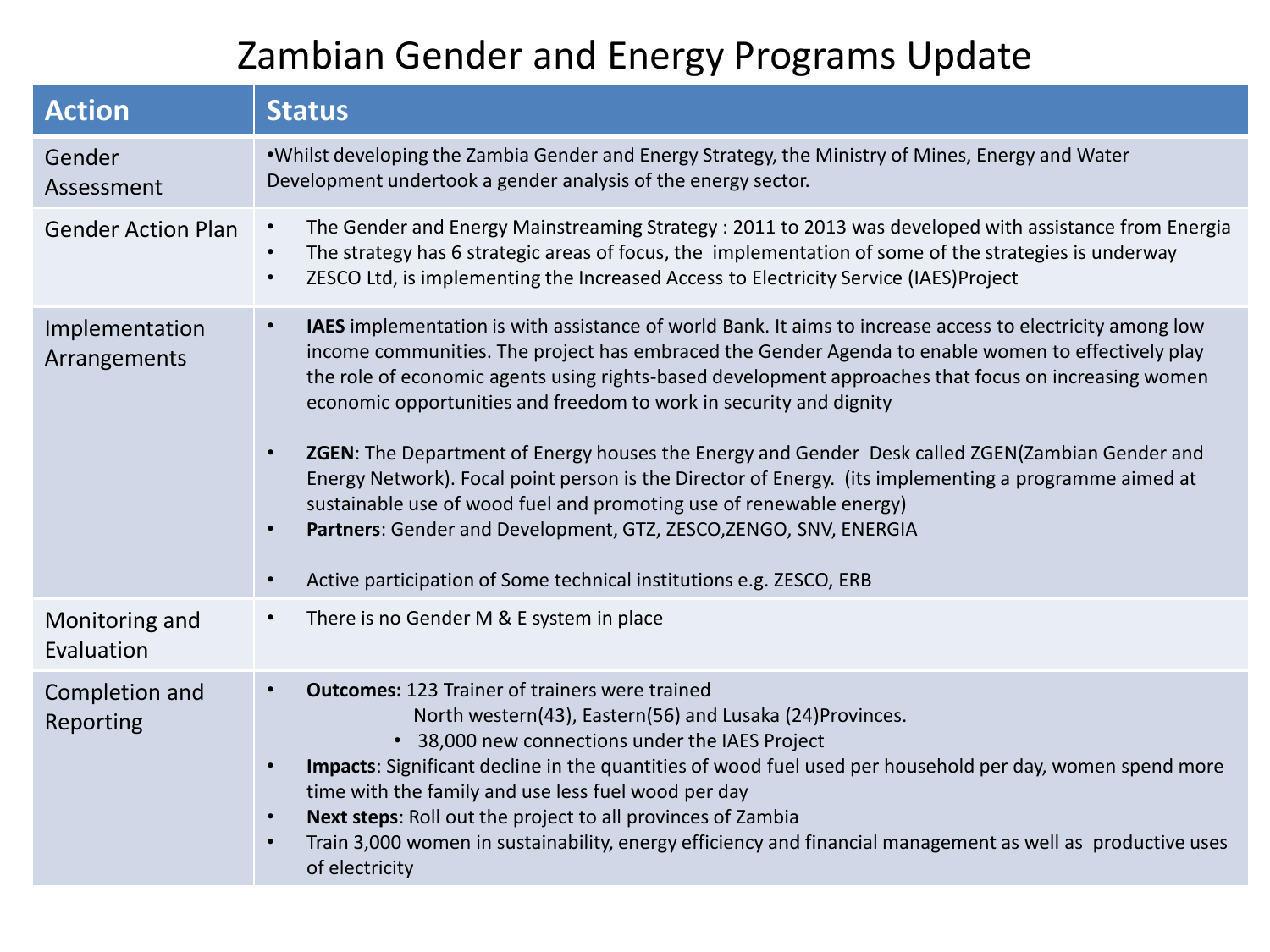# What worked well/ Not so well

#### **Worked (or is working) well**

- Partnerships: networking and participation of all stakeholders
- Timely funding contributed to successful project implementation
- Marketing agents visiting women in their homes
- Local media for information dissemination(-community radio)

#### **Not working so well**

- When Implementation commences before finalization of processes and procedures
- E.g. Commencing the process of recruiting women to apply for electricity connection started at the same time as construction of the of the backbone of the grid. This resulted in the contractors lagging behind creating backlog in terms of applications pending connections(IAES).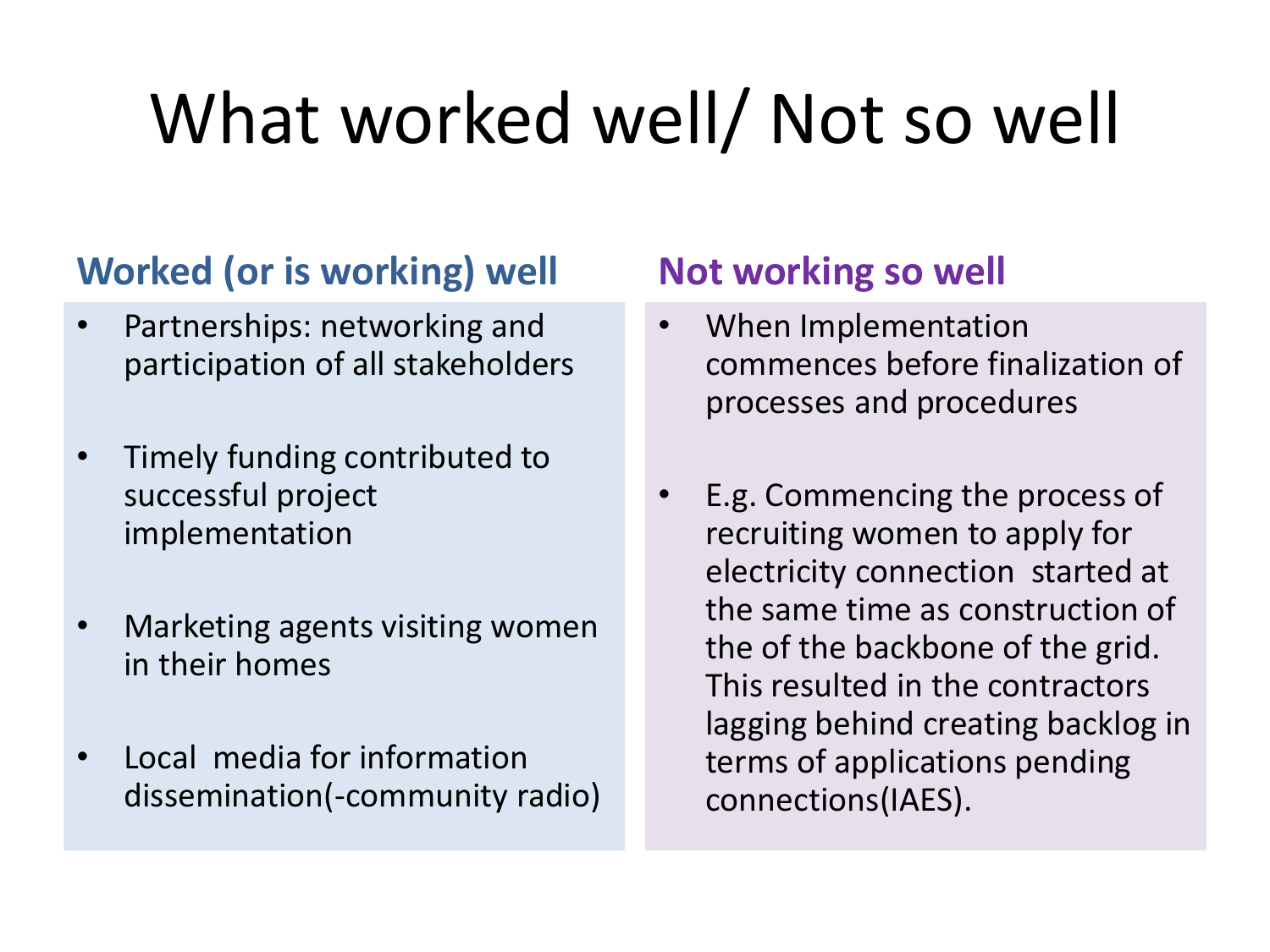# 3 Lessons Learned

#### **Project success is synonymous with community ownership of the idea**

- Information dissemination should precede project implementation;
- Grass route involvement at all levels of project planning through implementation is cardinal;
- One to one interface with women in the communities by the people they know and live with in the communities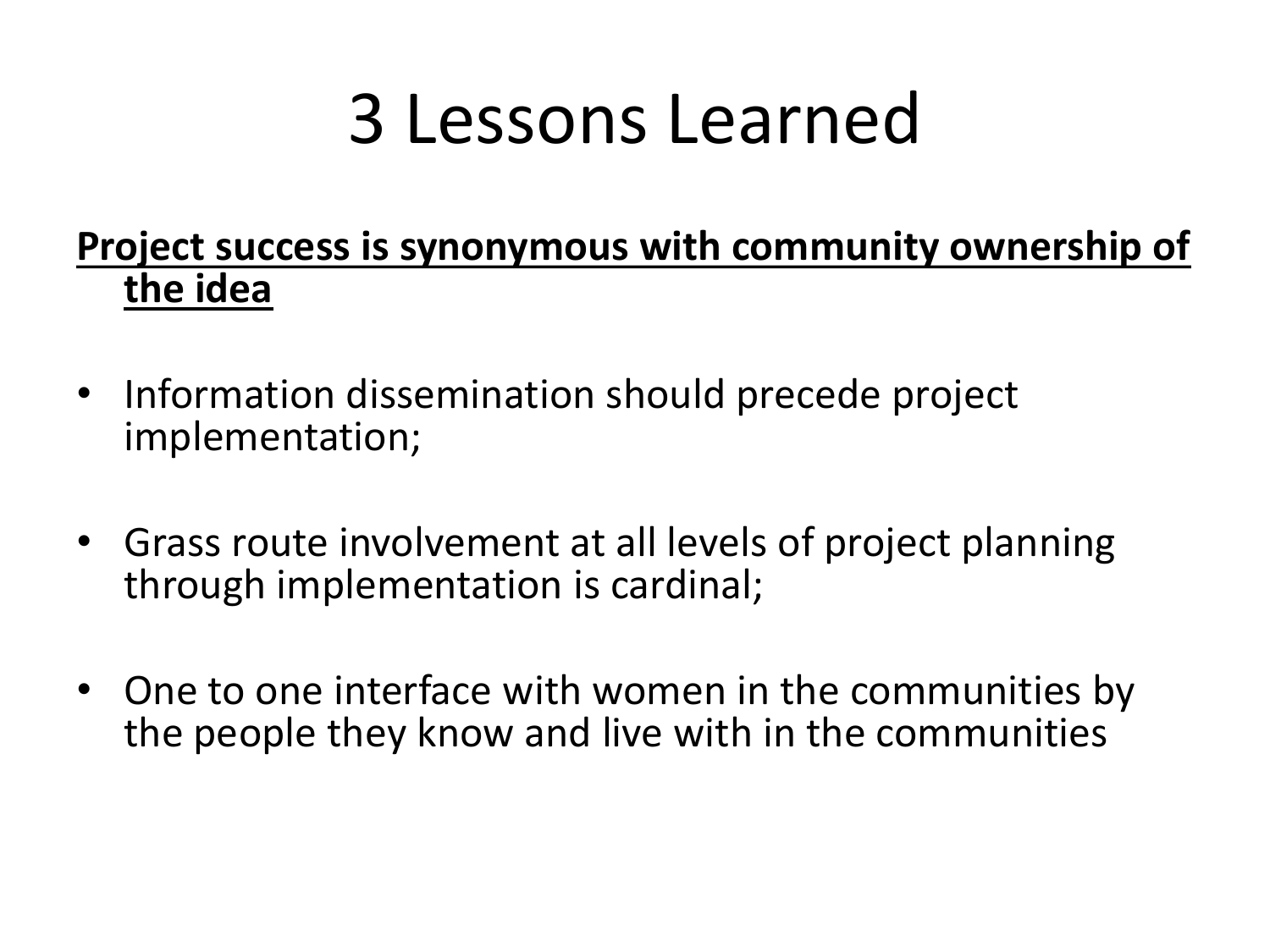# What Guidance Do You Need?

- Developing operational and M&E Tools including testing them for their ability to identify gender issues
- Technology identification and skills transfer
- **Capacity Building:** Energy efficiency, Financial management, productive use of electricity and techniques of sustaining ability to pay for electricity.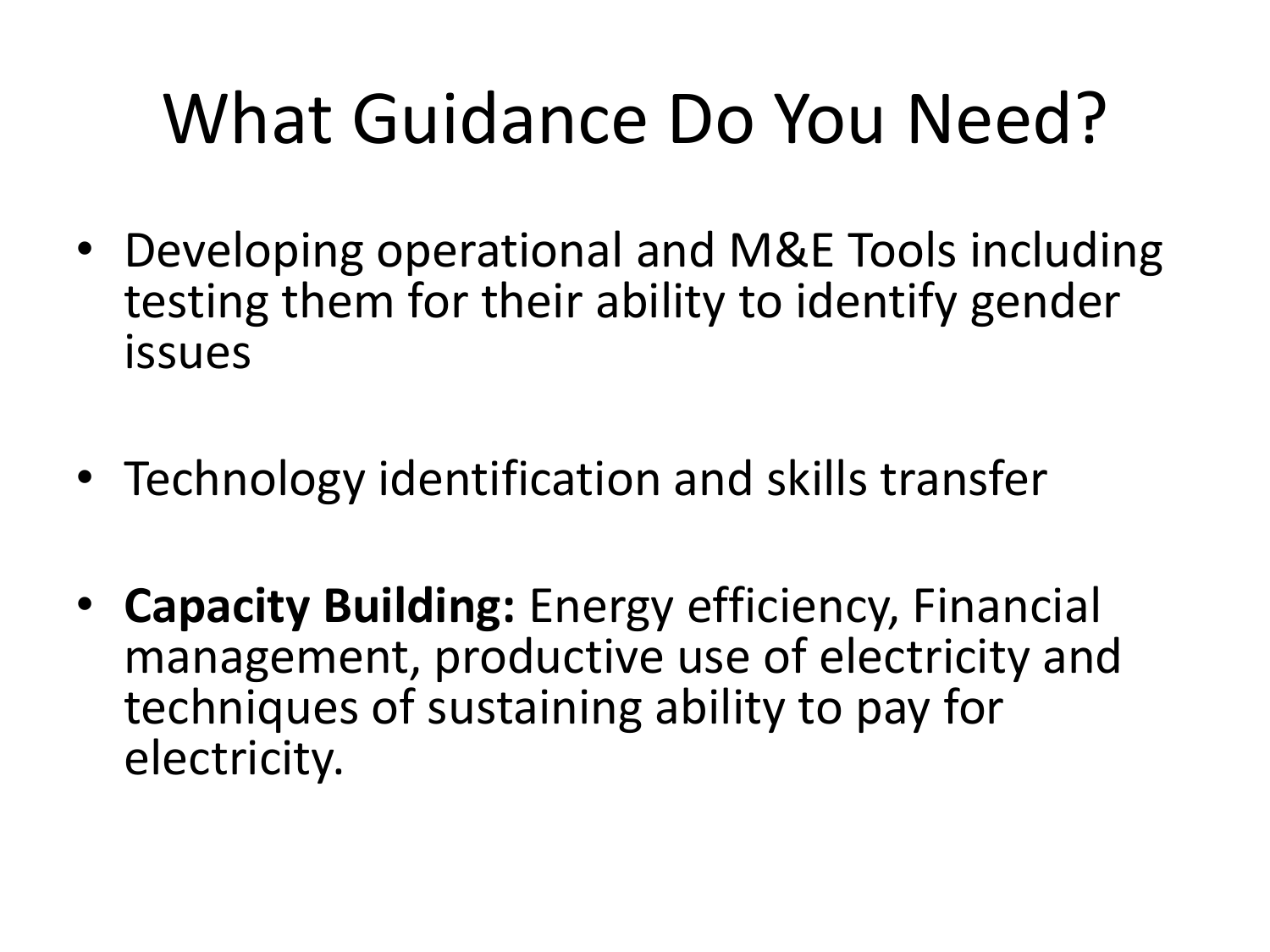### **M&E | ZAMBIA**

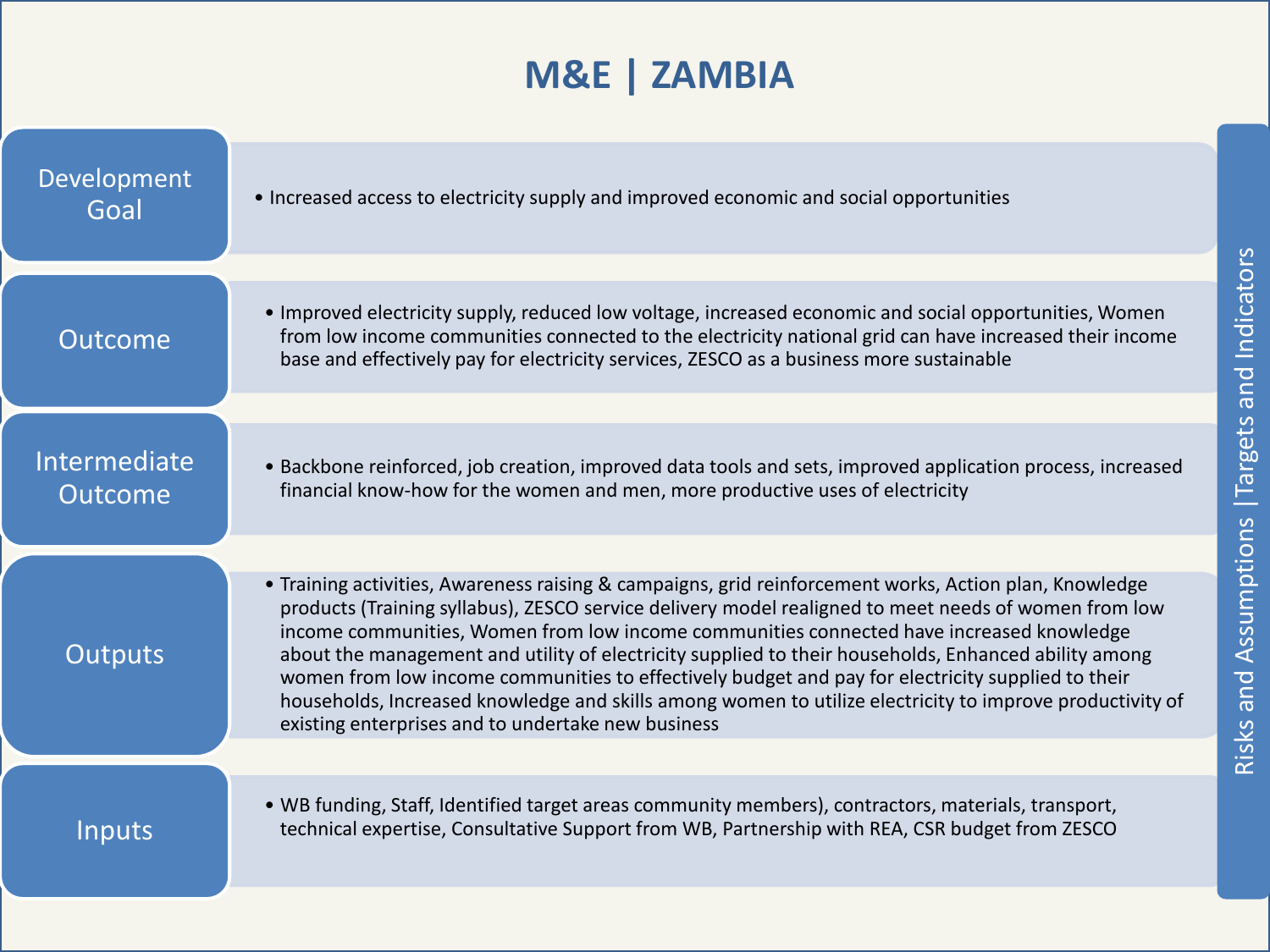#### **RISKS - M&E | ZAMBIA**

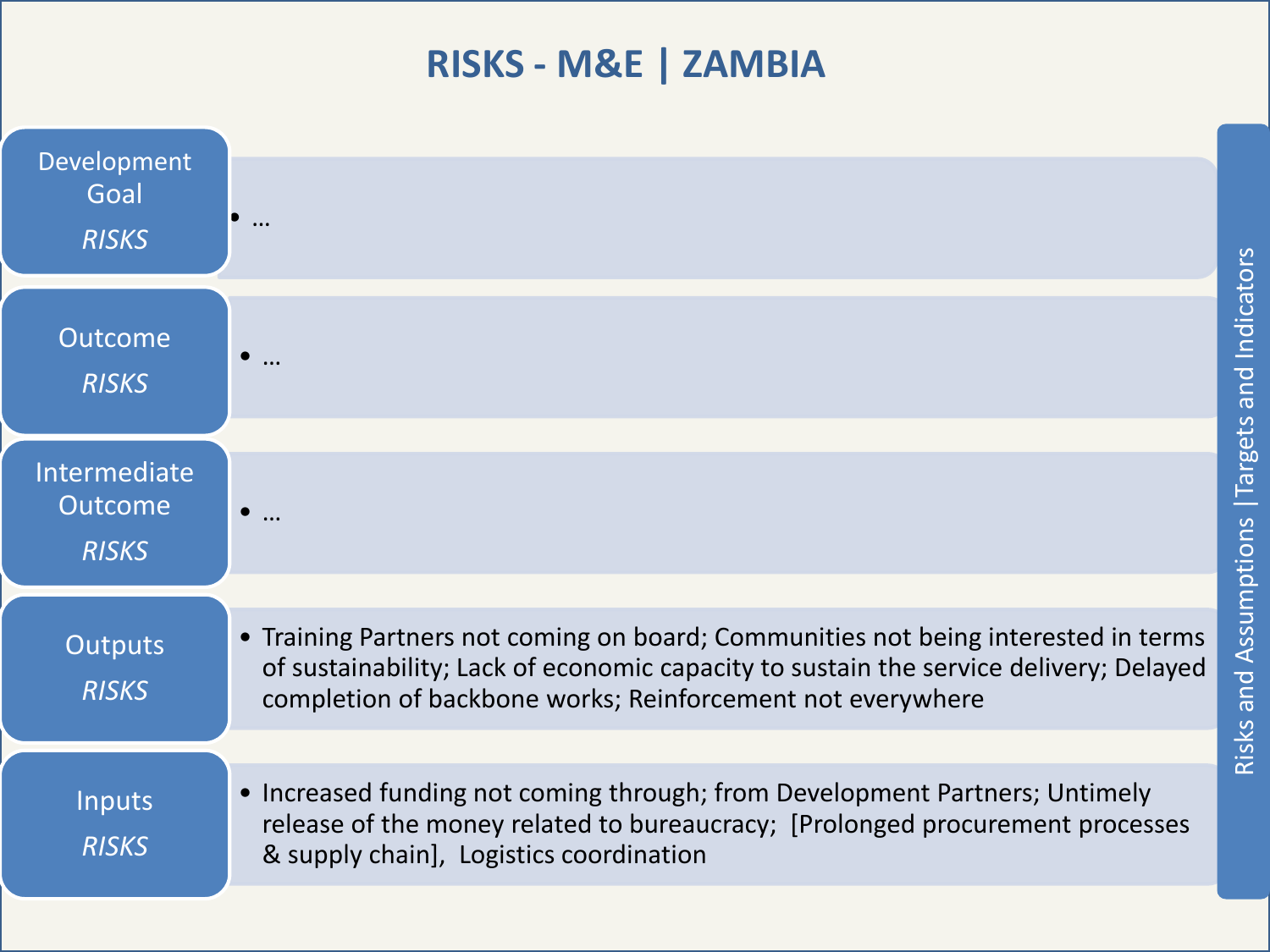#### **COUNTRY NOTE | ZAMBIA**

| <b>Country Note Outline   ZAMBIA</b>          |                                                                                                                                                                                                                                                                                                                                                                                                                                                                                                                                                   |  |
|-----------------------------------------------|---------------------------------------------------------------------------------------------------------------------------------------------------------------------------------------------------------------------------------------------------------------------------------------------------------------------------------------------------------------------------------------------------------------------------------------------------------------------------------------------------------------------------------------------------|--|
| <b>Country Context</b><br>(Energy and Gender) | 13 million people, 51% female and 49% male(2010 Population Census)<br>$\bullet$<br>Density: 14 people per square kilometer<br>$\bullet$<br><b>Generally highly Urbanized</b><br>$\bullet$<br>2000MW installed capacity<br>$\bullet$<br>6000MW Identified potential<br>$\bullet$<br>25% access to electricity; 5% rural access; 48% population in urban;<br>$\bullet$<br>[Talk about who heads the households] [Talk about what others are using]<br>$\bullet$<br>Have a Ministry for Gender<br>$\bullet$                                          |  |
| Project Background                            | Increased access with 80% subsidy for all (not segregated);<br>$\bullet$<br>Aims to increase access to electricity among low income communities;<br>$\bullet$<br>Embracing Gender Agenda to enable women to effectively play role of economic agents using rights-based<br>$\bullet$<br>development approaches that focus on increasing women economic opportunities<br>Financial management, energy efficiency, productive use of electricity & safety trainings provided to women to<br>$\bullet$<br>sustainably use electricity                |  |
| Innovative Approach<br>"Storyline"            | Use of marketing agents to talk through the subsidy program and connection process<br>$\bullet$<br>Provision of ready-boards for smaller houses<br>$\bullet$<br>Immediate installation of prepayment meter<br>$\bullet$<br>Energy efficiency running parallel ~ 6 Energy-saver bulbs given out<br>$\bullet$<br>[For Mali] Talk about women leadership and social change induced by the project; Mali has a law on Parity<br>$\bullet$<br>which they will take into context<br>[Talk about Management buy-in in mainstreaming gender]<br>$\bullet$ |  |
| <b>Progress and Results</b>                   | Over 38,000 connections<br>$\bullet$<br>Grid reinforcement/ backbone reticulation<br>$\bullet$<br>Partnerships entered into with ILO<br>$\bullet$<br>Talk about women representation in leadership and MDG goals<br>$\bullet$                                                                                                                                                                                                                                                                                                                     |  |
| Way Forward/<br>Conclusion                    | To extract gender-related data from 38,000 households connected<br>$\bullet$<br>Effective M&E to be built into the project<br>$\bullet$<br>ZGEN to be strengthened and to be part of monitoring system<br>$\bullet$<br>Need proper communication plan<br>$\bullet$<br>Strengthen income generating capacities using CSR<br>$\bullet$                                                                                                                                                                                                              |  |